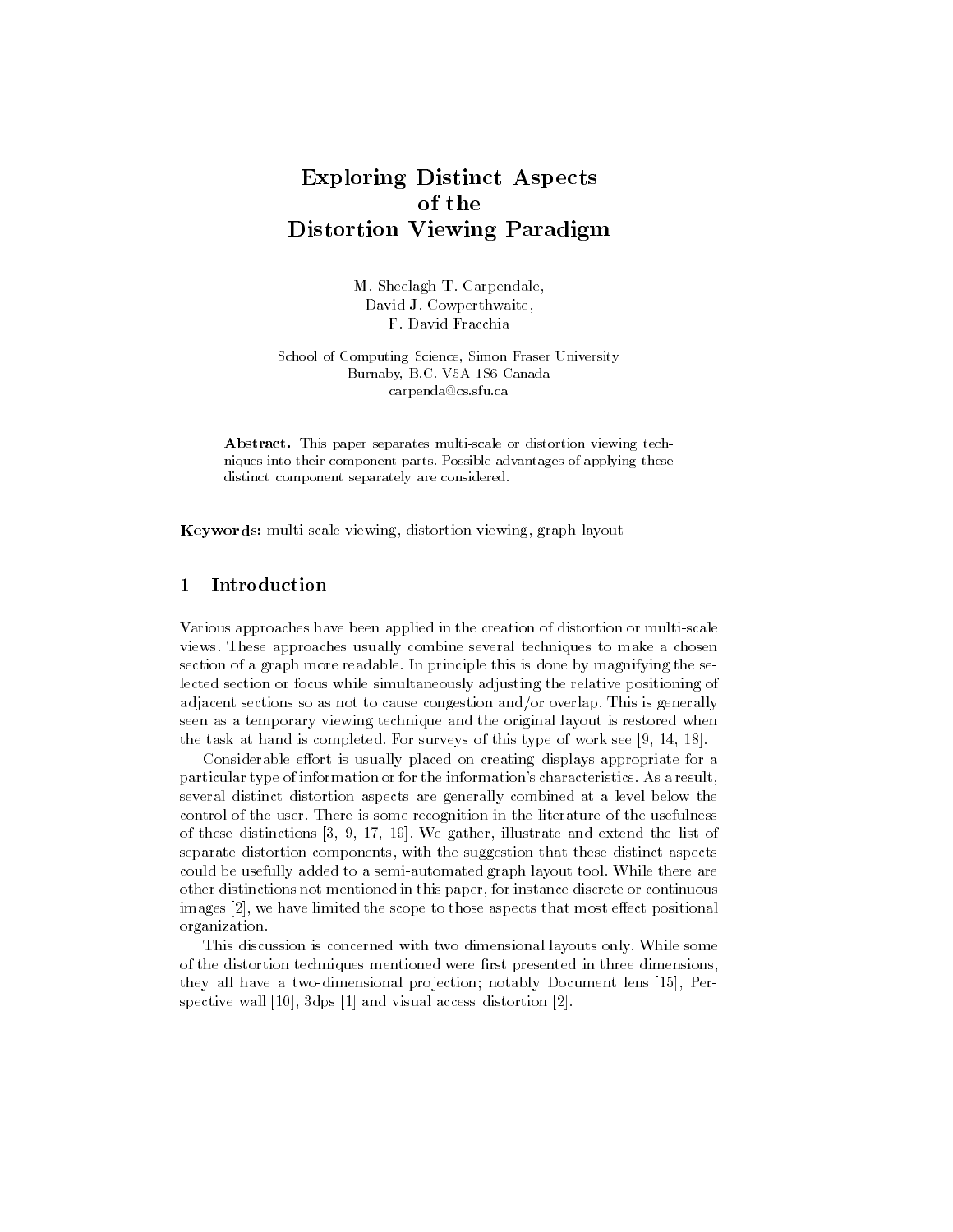## <sup>2</sup> Distinctions

Usually a multi-scale viewing approach combines perhaps selectively several techniques that work together to create useful information displays. As an initial step towards applying these techniques to graph layout there are several useful distinctions that can be made. This section examines these distinctions that have become part of the distortion viewing paradigm, many of which are closely related alternatives and thus are discussed in contrast to each other.

Adjustment/Creation Distortion viewing techniques are most frequently used to adjust an existing display, however, they can be used to create a layout. Noik [13] notes that distortion approaches usually require an existing layout, and proceeds to use these ideas to provide an initial layout. In a manner analogous to Interactive graph layout [5] he builds the layout bottom up where each node knows the space requirements of its children and so can establish its own needs. This nested layout approach handles requests for spatial emphasis to be allocated to particular nodes. As layouts are created from the graph structure and the selected foci, a change in this selection can create a radically different result. This limits its use as an exploration tool since it could make it difficult to recognize subsequent images as being in fact the same graph. However, it remains one of the few approaches to use a detail in context paradigm to create graph layouts. This separation between adjusting an existing display or creating one from scratch points to the next underlying distinction.



Fig. 1. Magnification/displacement; left, magnification and displacement combined; right, displacement only

Euclidean/Structural Distortion implies that spatial manipulation needs to be applied to some notion of space or type of distance metric. A choice of Eu-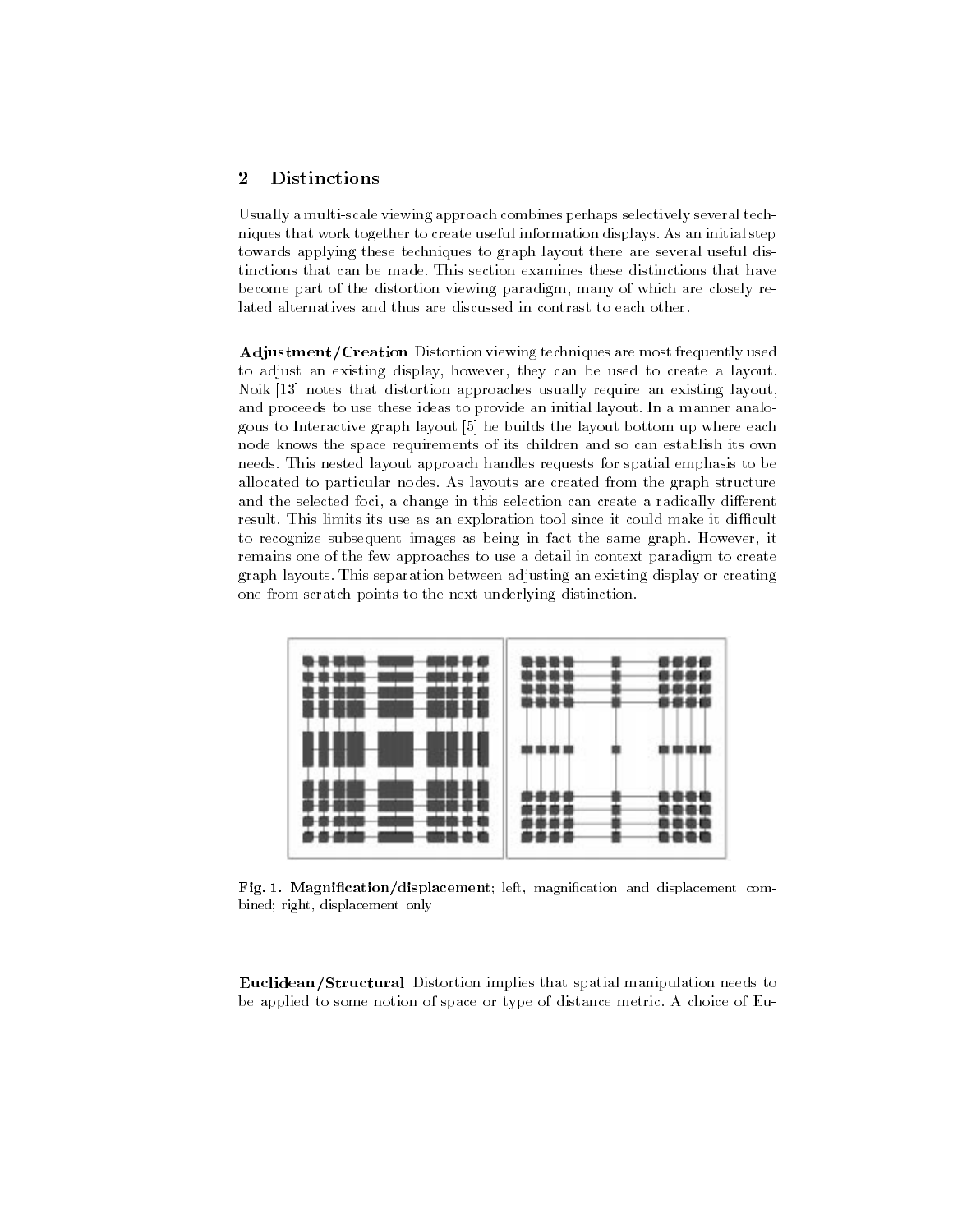clidean distance requires an existing spatial representation. In contrast the choice of a graph theoretic notion of distance, such as path length, does not. In the former case, since the distance factor is obtained from the existing spatial layout applying distortion will result in adjustment, in the latter it can be used to either create or adjust. Noik [13] creates nested views based on structural hierarchy.



Fig. 2. Right, fish-eye view of a circularly laid out tree: left, curve parameters adjusted to accent the inner ring; note that while the nodes are now quite visible they still overlap



Fig. 3. Left, circularly laid out tree with the inner two circles slightly congested; middle, application of both magnication and displacement exacerbates the problem; right, displacement only makes the distinctions between nodes in the two rings much clearer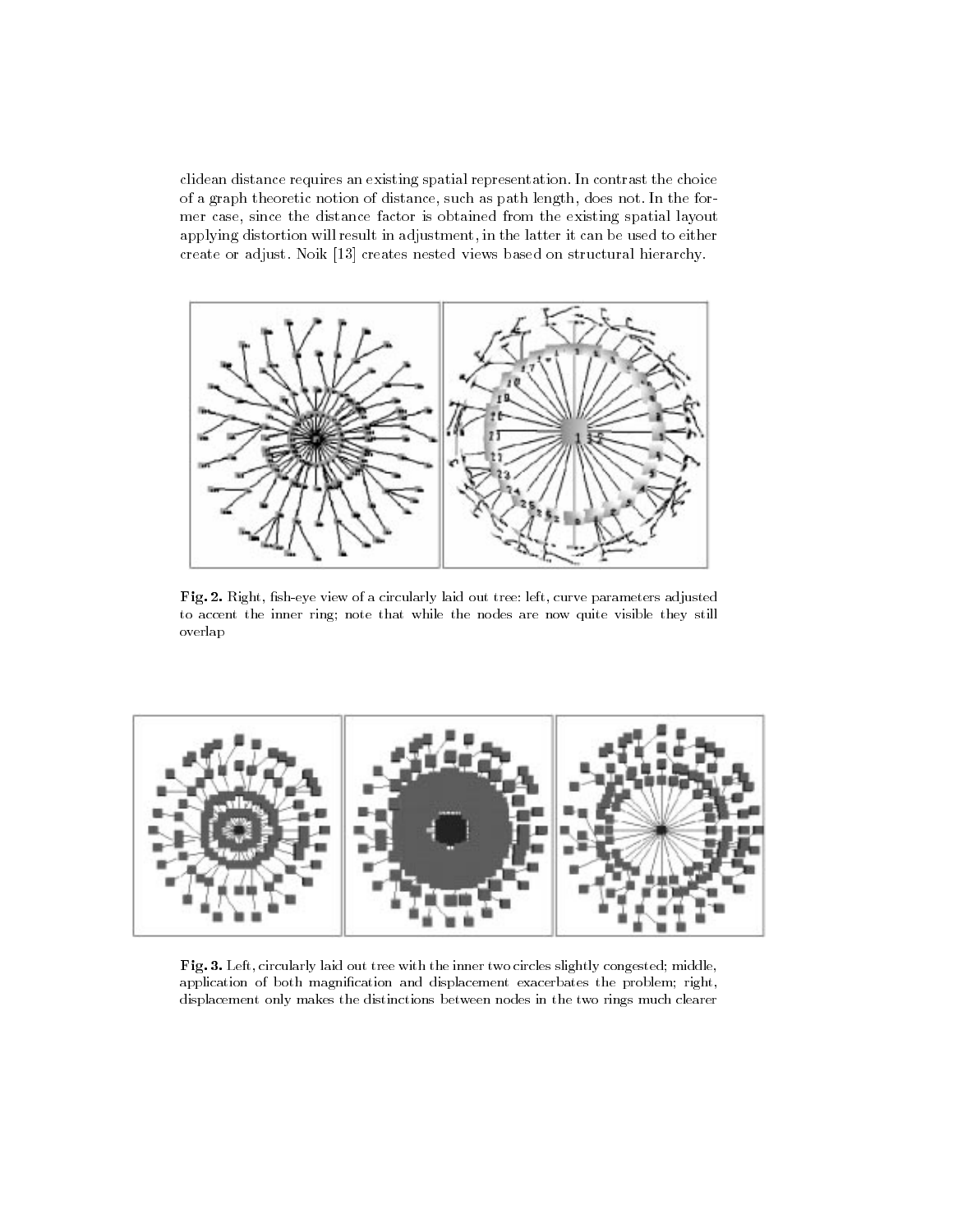Magnification/Displacement Traditionally the distortion techniques of magnication and displacement have been applied simultaneously to create magnied foci in context. This distinction is applied in [3] to create detail in context views for three dimensional graphs. Figure 1 illustrates one distortion technique (orthogonal) on the left applying magnification and distortion simultaneously, and on the right applying displacement only. Combined magnication and displace ment create traditional orthogonal fish-eye views [7, 17, 19]. Magnification only would have limited use because of the introduction of occlusion, however, displacement only can be used for adjusting layout (perhaps more usefully than in combination). Figure 2 shows a circularly laid out tree graph with a single continuous fish-eye applied using both magnification and displacement. Note that while the nodes in the central ring are easier to see they are still over lapping and the outer rings have become quite compressed. In Figure 3 applying magnication with displacement to a similar tree entirely obscures the two central rings while applying displacement only separates the inner ring quite nicely.



Fig. 4. Orthogonal/radial; left, radial Gaussian displacement; right, orthogonal displacement

Orthogonal/Radial Any given distortion can be either applied orthogonally or radially creating significantly different layouts (Figure 4). This distinction frequently noted in previous work is often provided as an option [7, 12, 17, 19]. Misue et al. [11] consider the issue of a user needing to be able to recognize that a given graph or display in fact contains the same information across changing fisheye views. They suggest three spatial factors that may aid in preserving a user's mental map thus helping this recognition. These factors are orthogonality (that objects maintain relative right/left up/down positioning), proximatey (that adjacent objects remain that way) and topology (that containment relationships are preserved). Both Sarkar et al. [17] and Storey and Hausi [19] discuss this or-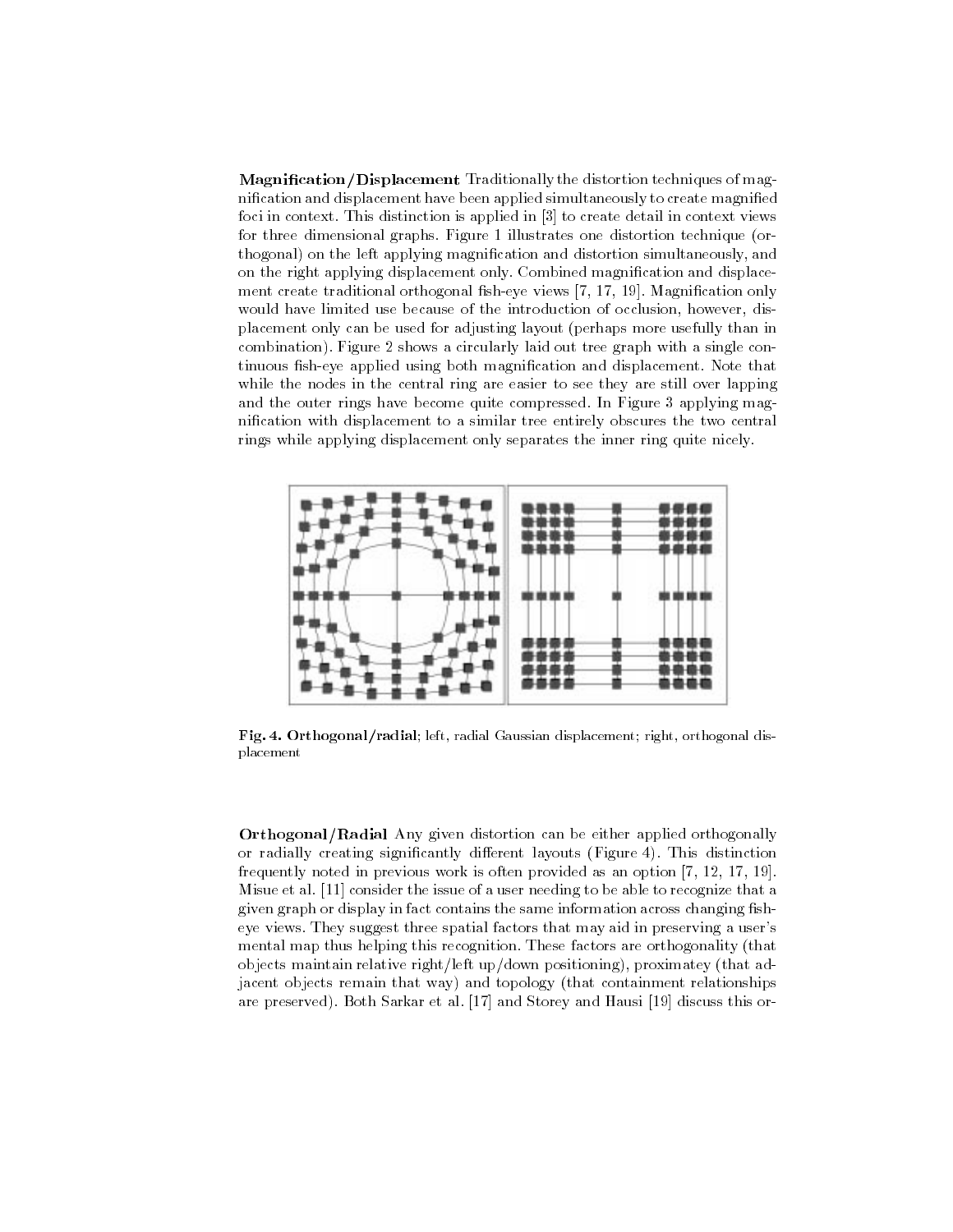

Fig. 5. A progression of Gaussian displacements

thogonal/radial distinction in relation to these three factors, noting that while an orthogonal distortion preserves orthogonal relationships in the display it creates new perhaps articial clusterings. Storey and Hausi [19] in particular notes that a radial approach is better at preserving proximatey relationships which may be more important to the information (Figure 4). This choice allows layouts to reflect those aspects of the information displayed which are currently important to preserve. Figure 5 shows the progression of a radially applied Gaussian distortion using displacement only. Note that only in the most magnied image on the right of Figure 4 is the clustering that occurs in orthogonal distortion starting to become apparent.

**Expansion/Compression** Expansion and compression have become common place with most visual display tools allowing some method of `zooming' in and out. There are two points to be made of relevance to with the present discussion. First, distortion viewing has focused on expansion using compression only to compensate for the extra space required by the magnication. This perspective may reverse when the purpose is positional reorganization. It is possible to imagine deciding to compress a section of sparse layout just as likely as choosing to expand a particularly dense section. Second, zooming provides magnication to scale for all aspects of the image so that relative relationships remain unchanged. As previously discussed this can be an important consideration. However, in some situations, for example wanting to distinguish between nodes, separation is more important than magnication. Application of the earlier distinction between magnication and displacement allows such variations as expansion without accompanying node magnification, which can be used to separate nodes in congested areas, conversely compression without shrinking node size would allow inter-node space to be minimized without nodes themselves becoming single pixels or disappearing.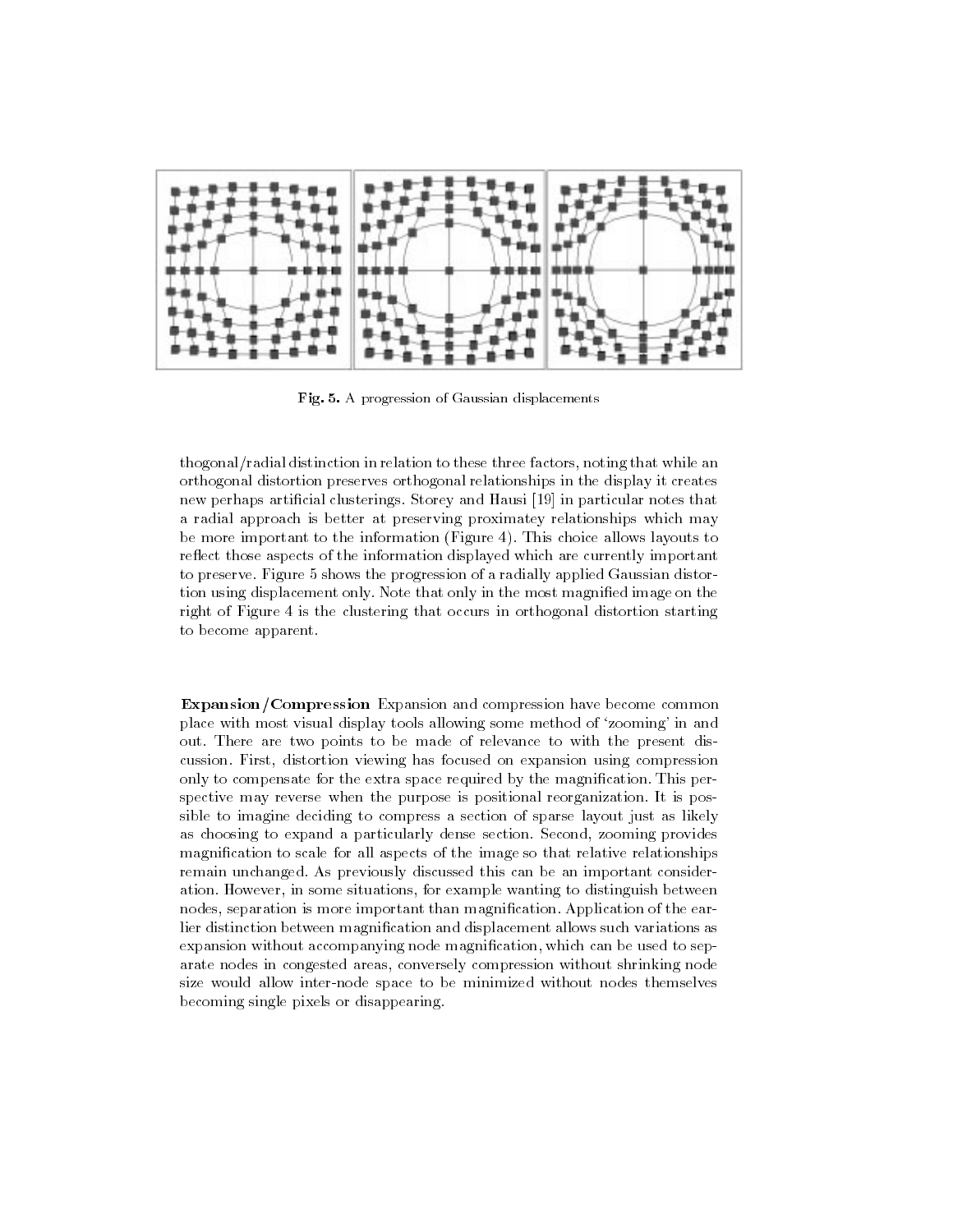

Fig. 6. Uniform/non-uniform; left, non-uniform scaling; right, uniform scaling

Uniform/Non-Uniform As discussed above, scaling or uniform expansion and compression are common capabilities. However, distortion viewing techniques add several non-uniform possibilities. The basic idea of integrating a focal area with its context has led to a great variety of non-uniform approaches. The next two sections to follow further sub divide such distortions. Figure 6 shows a gradual decrease in node size on the left in contrast to the image on the right which uses an orthogonal scaling only approach. The latter image has a central section of uniform expansion, four corner sections of uniform compression and four non-uniform sections, two compressed in x and expanded in y and two reversed.



Fig. 7. Two variations in resulting pattern for non-linear distortion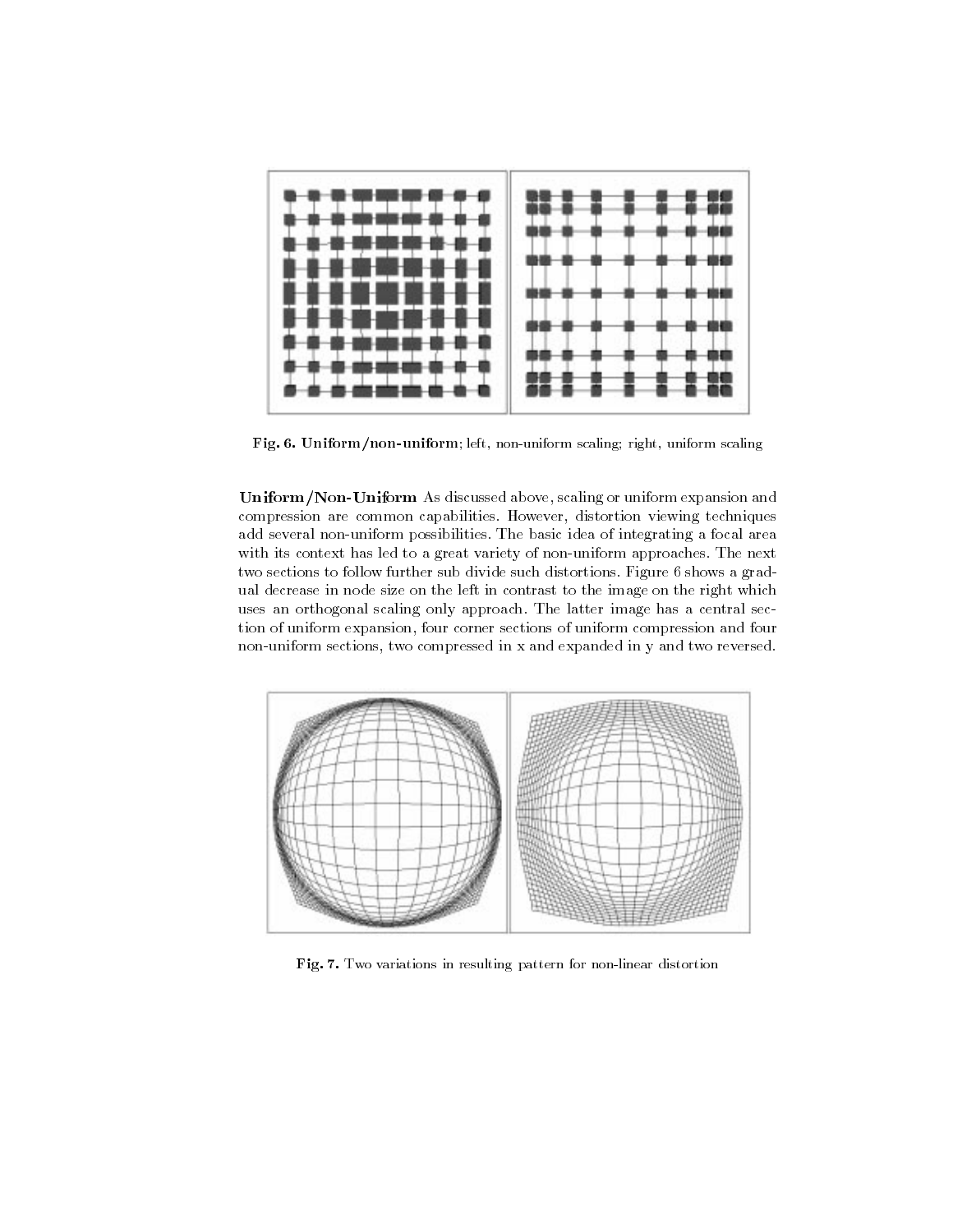

Fig. 8. Step magnication with on the left radial distortion and on the right orthogonal distortion

Linear/Non-Linear Distortions The distinction between linear and nonlinear distortions is discussed in [9] as a constant or varying rate of decrease; the reader is referred to the appendix in this paper to find the mathematics behind most of the distortion approaches in the literature. Linear non-uniform distortions are the simplest type and involve a regular rate of increase/decrease which can be interpreted as the slope of a straight line. However, discussions in multi-scale viewing often take the attitude that the compression needed to allow for extra focal space should ideally be gradual enough to provide good visual integration between the focus and its context. This combined with varying information dependent needs such as areas of secondary interest [4] and reasonable magnication of the immediate surrounds of the focus [16], has led to exploration of functions that provide varying rates of compression. At the present time there are an increasing number of choices in the literature in this regard. They include the use of information specic degree of interest functions [4, 17] as well a great variety of curves, notably arctan [7, 12], hyperbola [8], hemisphere [17] and Gaussian [1]. 3dps [1] extends the single curve approach by: allowing the user to control the curves parameters, interactively affecting the distortion patterns, and by introducing a secondary curve (half sine) that is also used interactively to modify the basis curve (Gaussian) allowing the user choice of resulting distortion patterns. Figure 5 shows a simple displacement only, Gaussian progression, Figure 6 on the left, side shows a half sine curve applied orthogonally for both magnication and displacement, and Figure 7 illustrates two distinctive distortion patterns resulting from modifying a Gaussian curve with a half sine curve.

Disjoint/Continuous Distortions The section above discussed the use of continuous curves to create the distorted sections. The idea of non-uniform distortion also includes various types of step functions [9]. These can be disjoint,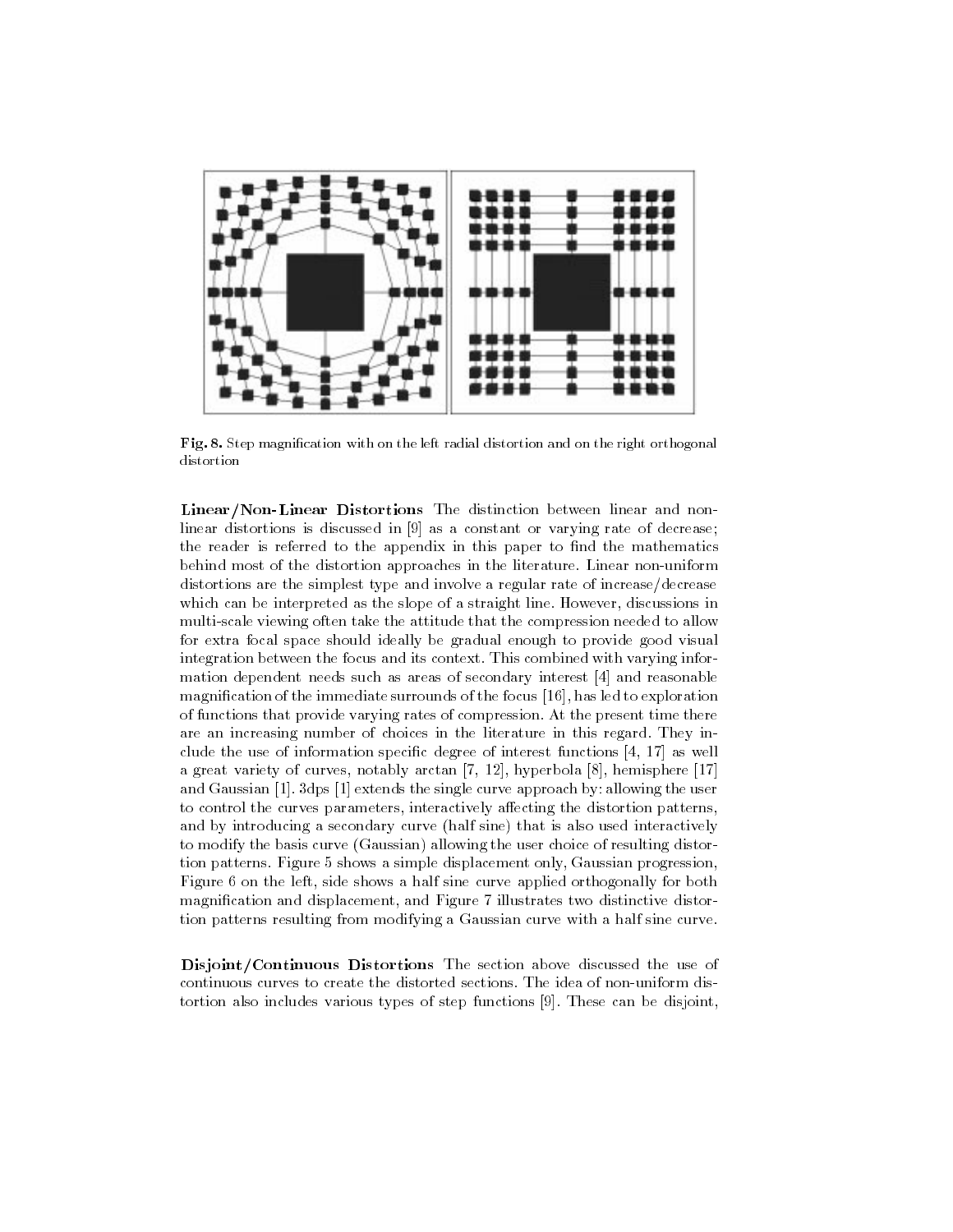piecewise continuous and can be composed of sections of scaling only combined with linear or selected non-linear curves. The results in Storey and Hausi [19] can be thought of as a scaling only disjoint step function. Figure 8 shows a magnification step function combined with first a radial Gaussian displacement and then an orthogonal displacement. See [19] for discussion of applying this result for layout adjustment.



Fig. 9. Global/excluded; left, global distortion; right, focus excluded from distortion



Fig. 10. Global/constrained: left, global distortion; right, locally constrained distortion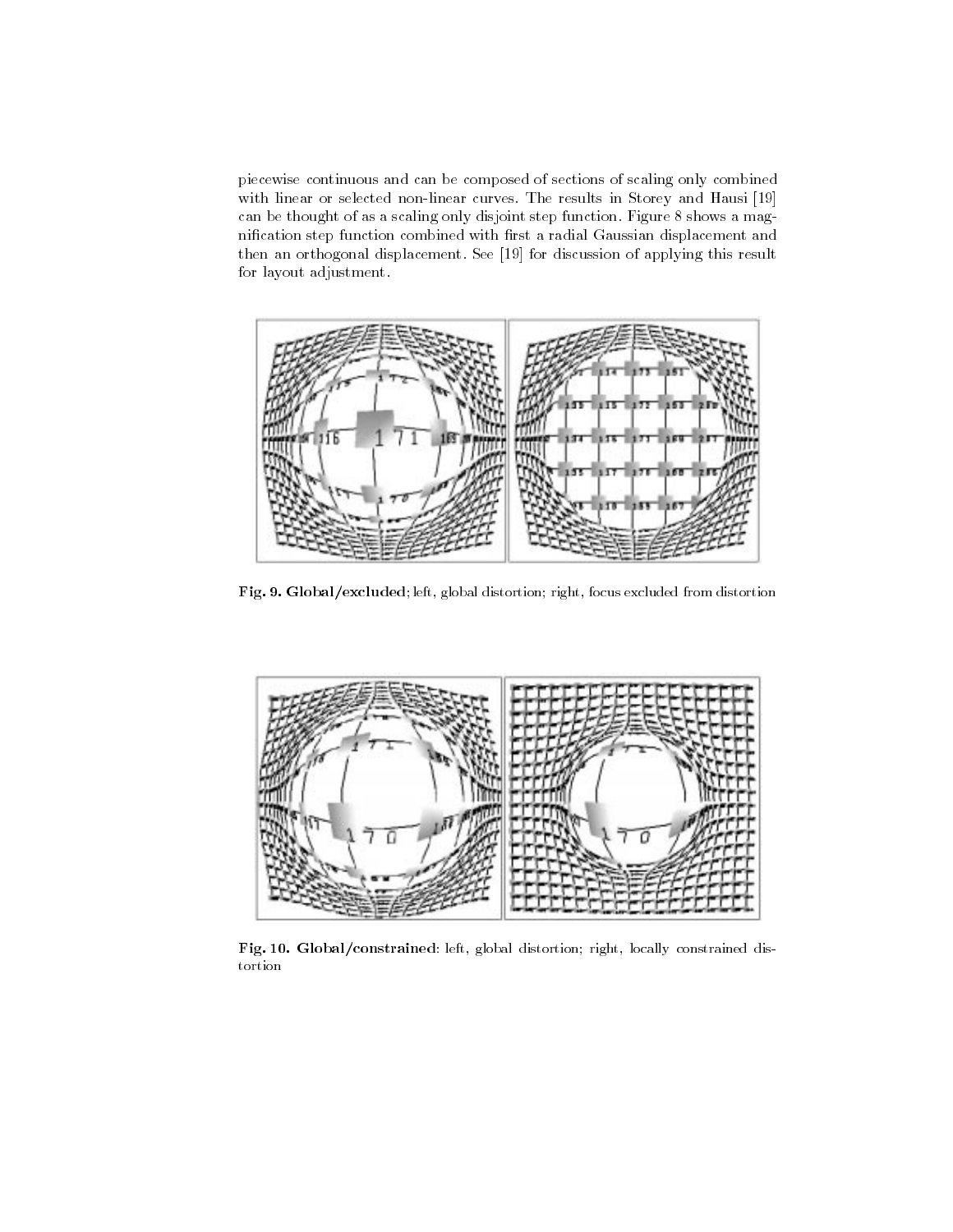

Fig. 11. Piecewise application; two sections scaled only connected by a Gaussian curve

Global/Excluded Most detail in context techniques are global in that they affect the entire display. The basic idea of step or piecewise functions introduces the possibility of limiting the techniques to chosen sections. The initial application of this idea was to keep focal areas clear of distortion. Sarkar [17] guaranteed magnication to scale only in convex focal areas, essentially excluding the distortion from the specied areas. 3dps [1] extended this to arbitrary focal areas (Figure 9). This ability to control the area that is affected by the distortion is central to using distortion techniques to enhance semi-automated layout. A useful extension would be the selection of non-focal areas that could be also excluded from the distortion. Figure 9 shows a focal section that is scaled only surrounded by radial Gaussian distortion.

Global/Contained The previous section is concerned with the exclusion of a region or regions from an otherwise global distortion. This section discusses limiting the extent of the distortion. The idea of contained application of a distortion technique was presented in 3dps [1] and is also used in visual access distortion [3]. The user is allowed to interactively affect the bounds the distorted area by adjusting of the curve parameters. Figure 10 shows a single contained distorted section that integrates smoothly into the undisturbed background. This notion provides freedom to expand or shrink a small section and adjust different sections with different distortion patterns. Currently limits are controlled by curve parameters, this can be extended by placing limits through defining Cartesian areas, certain substructures, or neighbors of particular distance. Constraining distortions can be combined with the afore mentioned possibility of excluding sections. Figure 11 shows one of the choices in 3dps [1] that links two sections of uniform scaling with a blended Gaussian radial distortion.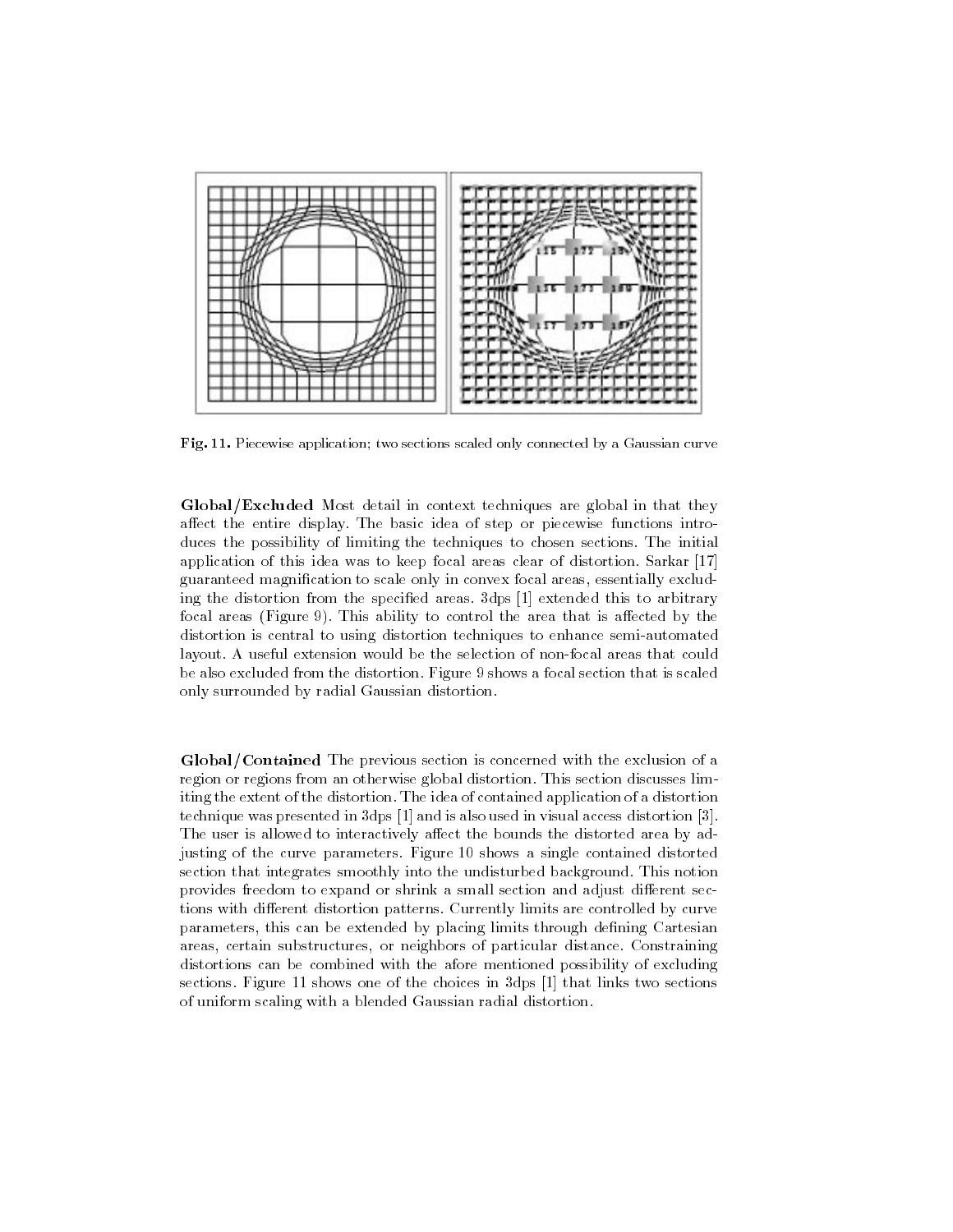

Fig. 12. Left, a tree with a clumped group of nodes; the middle and right, progressive application of Visual access distortion, effectively separating this grouping



Fig. 13. Left, graph with four marked congested areas; right, same graph with technique in visual access distortion used to spread these areas

Occlusion The discussion of adjustment to this point has focused on spatial reorganization while maintaining chosen properties of the existing layout. It is possible to use similar ideas to actually reorganize relative positioning. For example, sometimes a particular layout can have areas of high node density where nodes are actually overlapping and occluding one another. The visual access distortion [3] uses the same techniques to clear a line of sight to a node or focal area in a 3D display. This can be applied to move the nodes that are obscuring a selected node. Figure 12 shows a circularly laid out tree with a group of nodes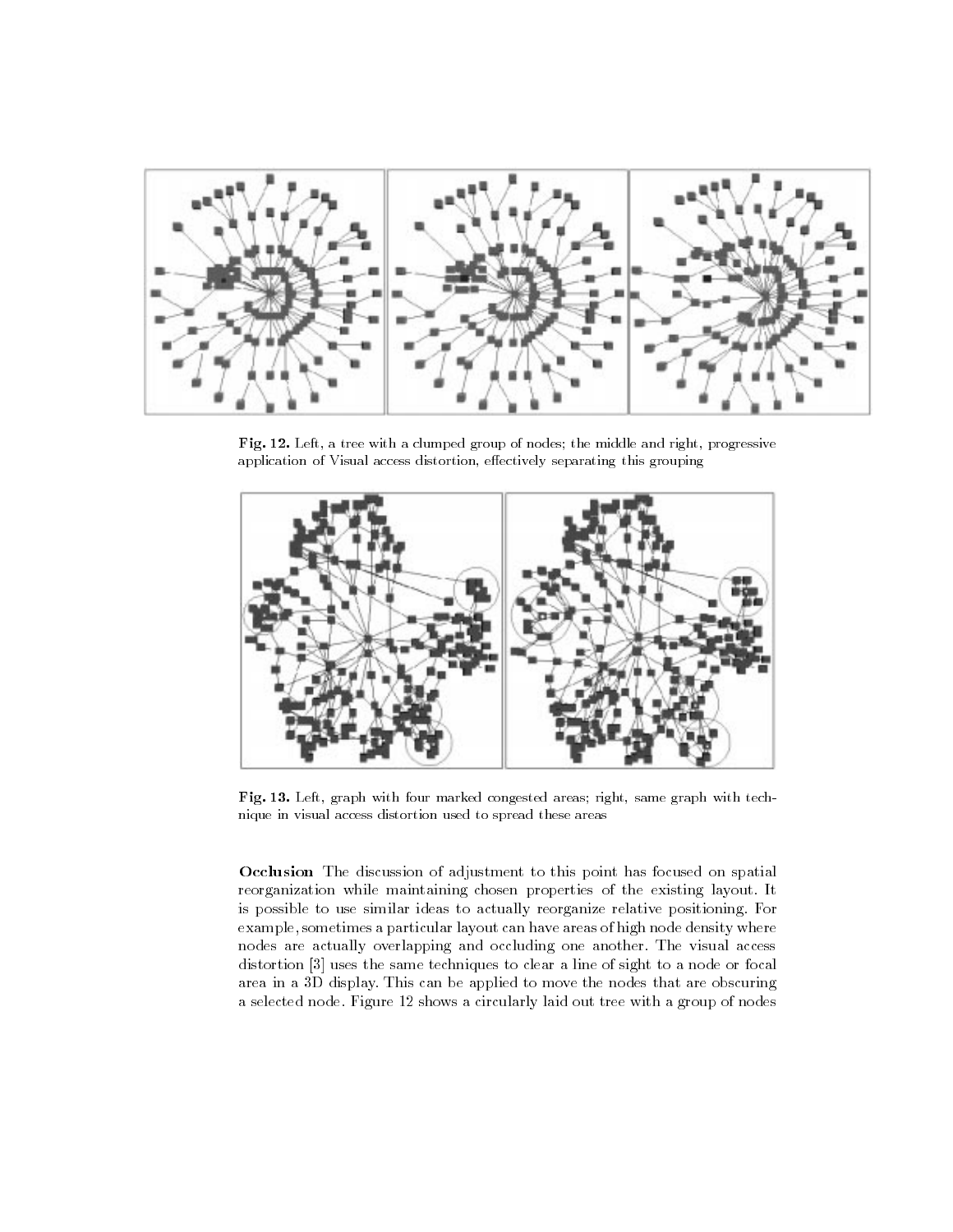

Fig. 14. Left, graph with considerable edge confusion in central left; right, application of radial Gaussian distortion centered on a single node in that region



Fig. 15. Graph in Figure 14 with visual access distortion applied progressively to clarify which edges are attached to this node

to the left of center. By selecting and in effect anchoring a node in the center and applying visual access distortion one can "open up" this cluster. Figure 13 shows a the graph, initially laid out using spring algorithm in GraphEd [6], with four marked clusters on the left and on the right a constrained application of visual access distortion nicely shifts the nodes, opening up these clusters with minimum effect on the remaining layout. In the examples above we presented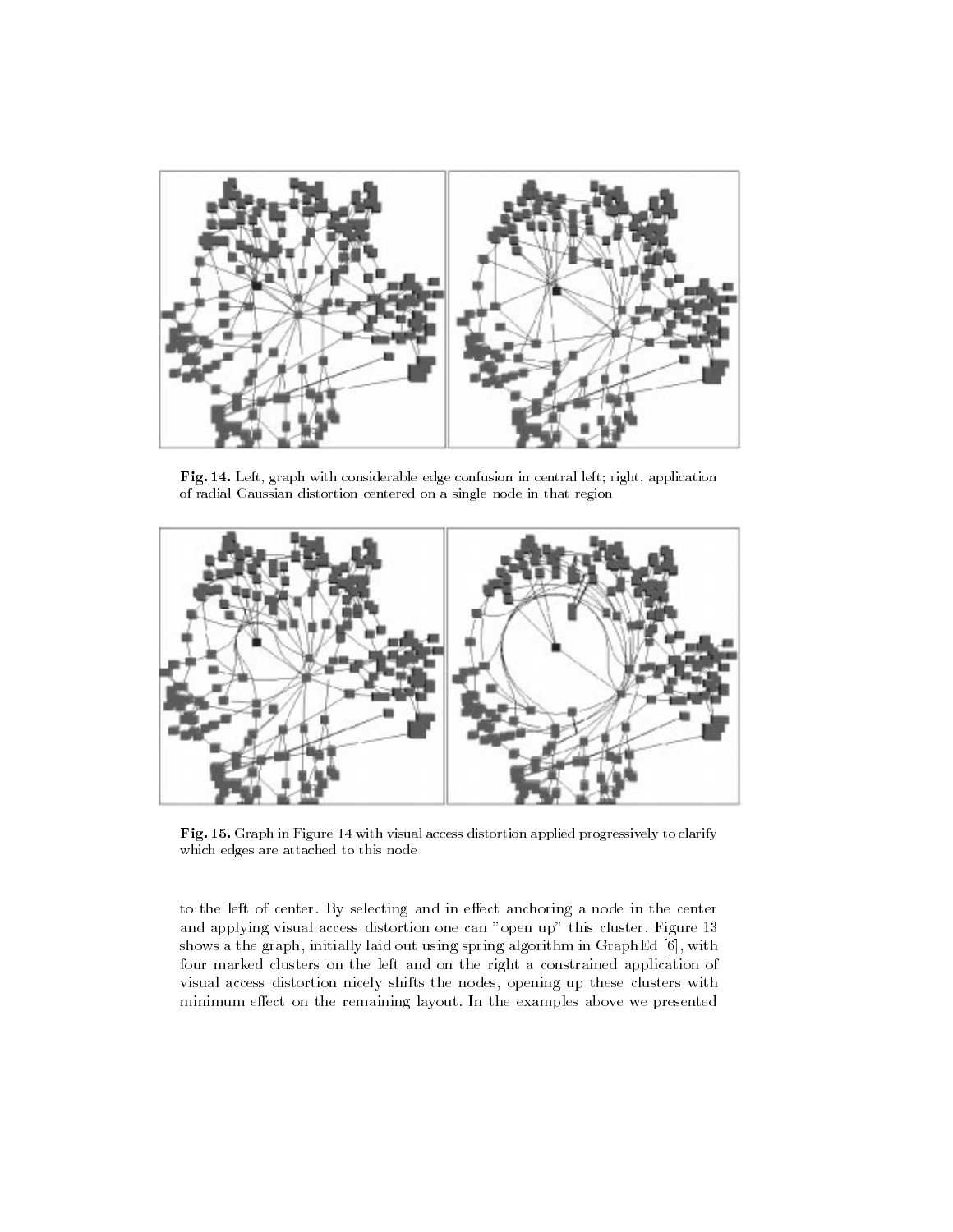node congestion problems, however, similar situations arise with edges. Figure 14 shows a graph (also positioned by spring layout) in which it is unclear whether all the edges passing a node (central left) are attached or merely crossing it. The image on the right applies radial Gaussian distortion in an attempt to clarify this. While the resulting image is an improvement, the application of visual access distortion to the edges (Figure 15) deflects crossing edges around the selected node making it easy to see which edges belong to this node. However, since all these edges passed across the node the amount of displacement is approximately the same for all of them. Therefore separating these edges is still an issue. Visual access distortion [3] used here for 2D layouts was initially developed to solve issues of occlusion in three dimensions (Figure 16).



Fig. 16. Step magnication with radial Gaussian distortion applied both nodes and edges

## <sup>3</sup> Future

This discussion has focused on the layout adjustment possibilities inherant in distinct aspects of distortion viewing techniques. Of particular note in this respect are the abilities to use displacement solely to create separations, the application of visual access distortion which deals with occlusion as eectively in 2D as in 3D, and the possibility of limiting the application of distortion allowing local layout adjustment.

Possible extension into layout creation includes investigation of the ideas behind interactive graph layout [5] which closely parallel those in multiscale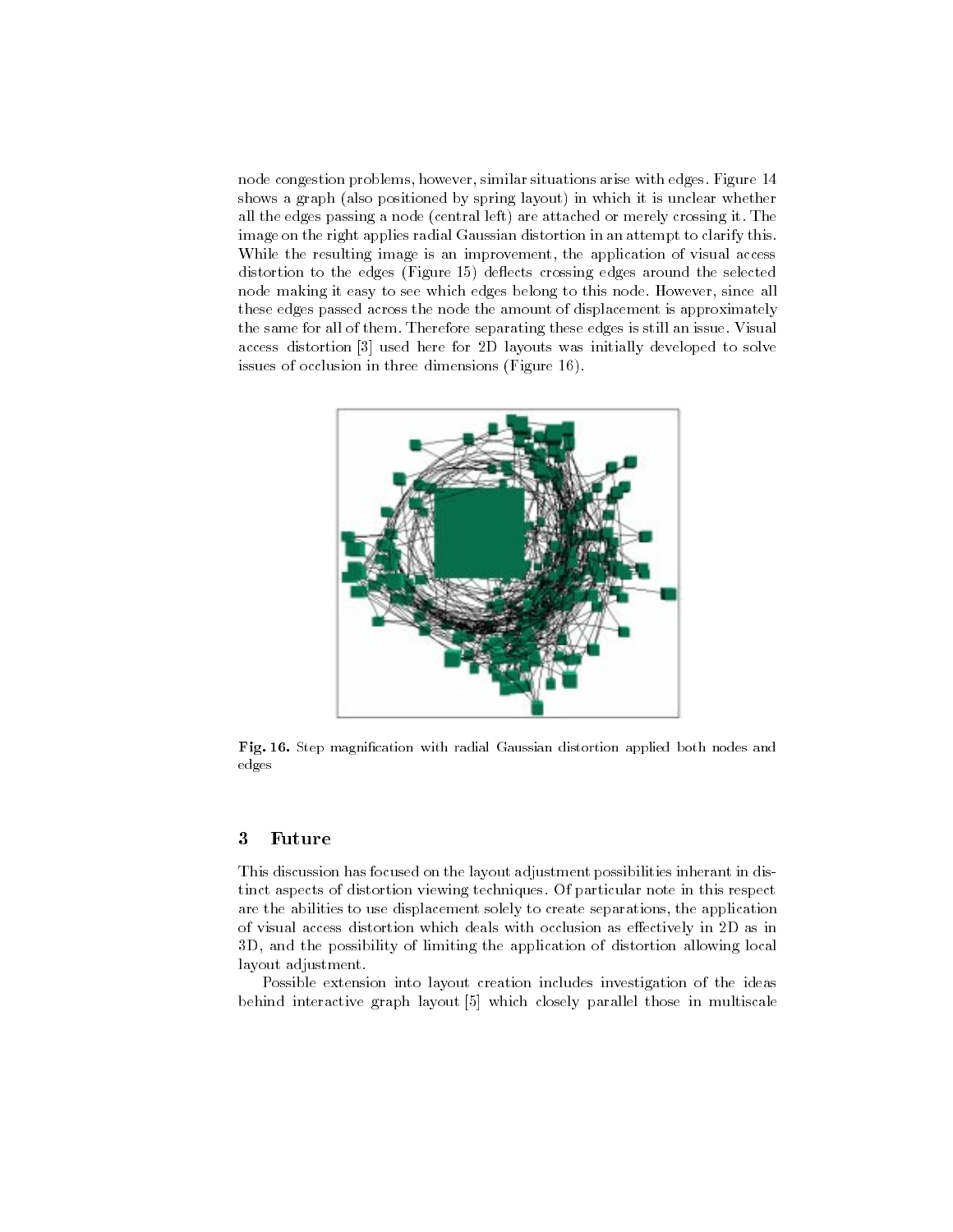viewing. Though the primary concern of each is user control of emphasis in a generating a view of a graph, they are not often discussed in the same context. Interactive graph layout is based on two assumptions; one, that good graph layout is a difficult problem and two, that often the best judge of an appropriate layout is the user, who knows both the information at hand and the motivation for the layout. Similarly multiscale viewing has developed largely from a desire to be able to enhance the display of particular details within their global context. Again it is often (though not always) the user controlling the task at hand who is in the best position make choices about tradeoffs between magnification and compression of different regions.

The interactive graph layout solution is based on partition, or perhaps to phrase it another way, user controlled divide and conquer. Distinct but simple layout algorithms are applied to small sections of the graph. These sections are bounded by a convex hull and further positioned as a group. The overall layout is built in a bottom up manner so that the size and shape of the components are always known. Using a simple row/column based algorithm Henry [5] creates useful layouts that reveal different types of subgraph structure depending on the groupings and the order of application. Given the relative success of this simple method in the bottom up construction of a layout it is possible to forsee how the judicious application of the wide variety of these elemental tehniques, drawn from distortion viewing and discussed here, may lead to still more effective layouts. It is the spatial limiting properties of these distortion techniques, combined with the ability to exclude specific areas from their effects which makes the inclusion of these techniques possible.

#### Acknowledgments

This research was supported by graduate scholarships and research and equip ment grants from the Natural Sciences and Engineering Research Council of Canada. Thanks to the Algorithms Lab, Graphics and Multimedia Lab and the School of Computing Science, Simon Fraser University.

#### References

- 1. M. S. T. Carpendale, D. J. Cowperthwaite, and F. D. Fracchia. 3-dimensional pliable surfaces: For effective presentation of visual information. In  $UIST'95: Pro$ ceedings of the ACM Symposium on User Interface Software and Technology, pages 217-226. ACM Press, 1995.
- 2. M. S. T. Carpendale, D. J. Cowperthwaite, and F. D. Fracchia. Multi-scale viewing. In to appear: SIGGRAPH'96. ACM Press, 1996.
- 3. D. J. Cowperthwaite, M. S. T. Carpendale, and F. D. Fracchia. Visual access distortion. In CHI'96: Proceedings of the ACM Conference on Human Computer Interaction. ACM Press, 1996.
- 4. G. W. Furnas. Generalized fisheye views. In Human Factors in Computing Systems: CHI'86 Conference Proceedings, pages 16-23, 1986.
- 5. T. Henry and S. Hudson. Interactive graph layout. In  $ACM$  UIS T'91, pages 55-64, 1991.